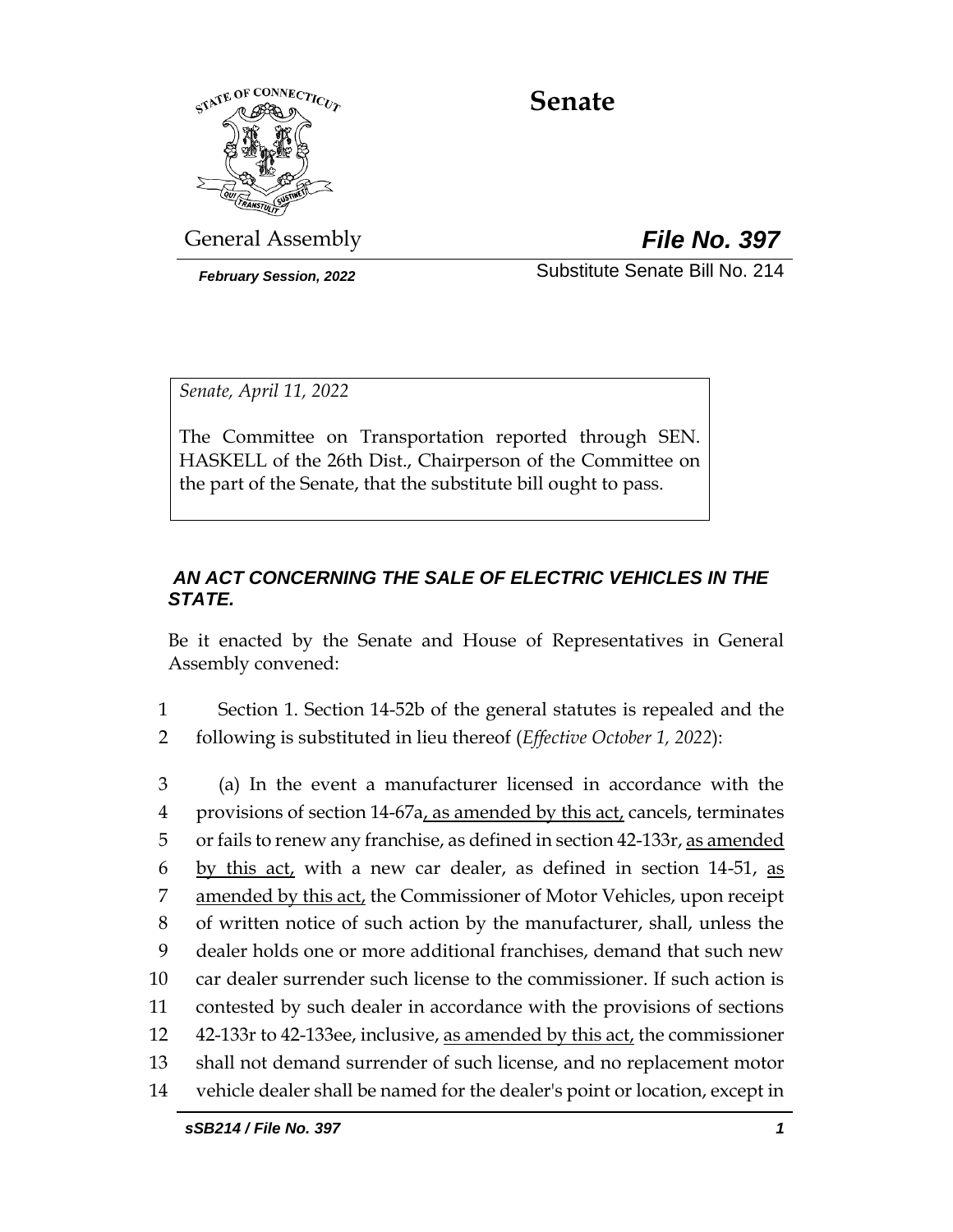accordance with subdivision (10) of section 42-133cc, until the proceedings to contest such action by the manufacturer are finally determined after all means of administrative, judicial and appellate review have been exhausted and the decision is adverse to the dealer.

 (b) Except as provided in subsections (c) **[**and (d)**]** to (e), inclusive, of this section, no person, firm or corporation licensed as a manufacturer in accordance with the provisions of section 14-67a, as amended by this 22 act, may be the holder of a new or used car dealer's license issued in accordance with the provisions of section 14-52, except a manufacturer may operate as a dealer on a temporary basis in accordance with the provisions of subdivision (8) of section 42-133cc. The provisions of this subsection shall apply to any firm or corporation that is owned or controlled by a manufacturer, as determined by the commissioner. Any applicant for a new or used car dealer license that is denied a license under the provisions of this subsection shall be entitled to a hearing in accordance with the provisions of chapter 54.

 (c) **[**Notwithstanding the provisions of subsection (b) of this section, the**]** The commissioner may issue a used car dealer's license to a person, firm or corporation, owned or controlled by a manufacturer, engaged primarily in the business of rental of motor vehicles and industrial and construction equipment, provided: (1) Motor vehicles offered for sale by any such person, firm or corporation are limited to motor vehicles that have been previously used exclusively and regularly in the conduct of the business or motor vehicles traded in by purchasers of such previously used motor vehicles, (2) any warranty repairs performed by such person, firm or corporation are limited to motor vehicles that such person, firm or corporation owns, has previously owned, or has taken in trade, and (3) any retail financing provided or arranged by such person, firm or corporation is limited to vehicles sold by such person, firm or corporation.

 (d) The commissioner may extend the period of a license issued to a manufacturer to operate a dealership on a temporary basis, in accordance with the provisions of subsection (b) of this section and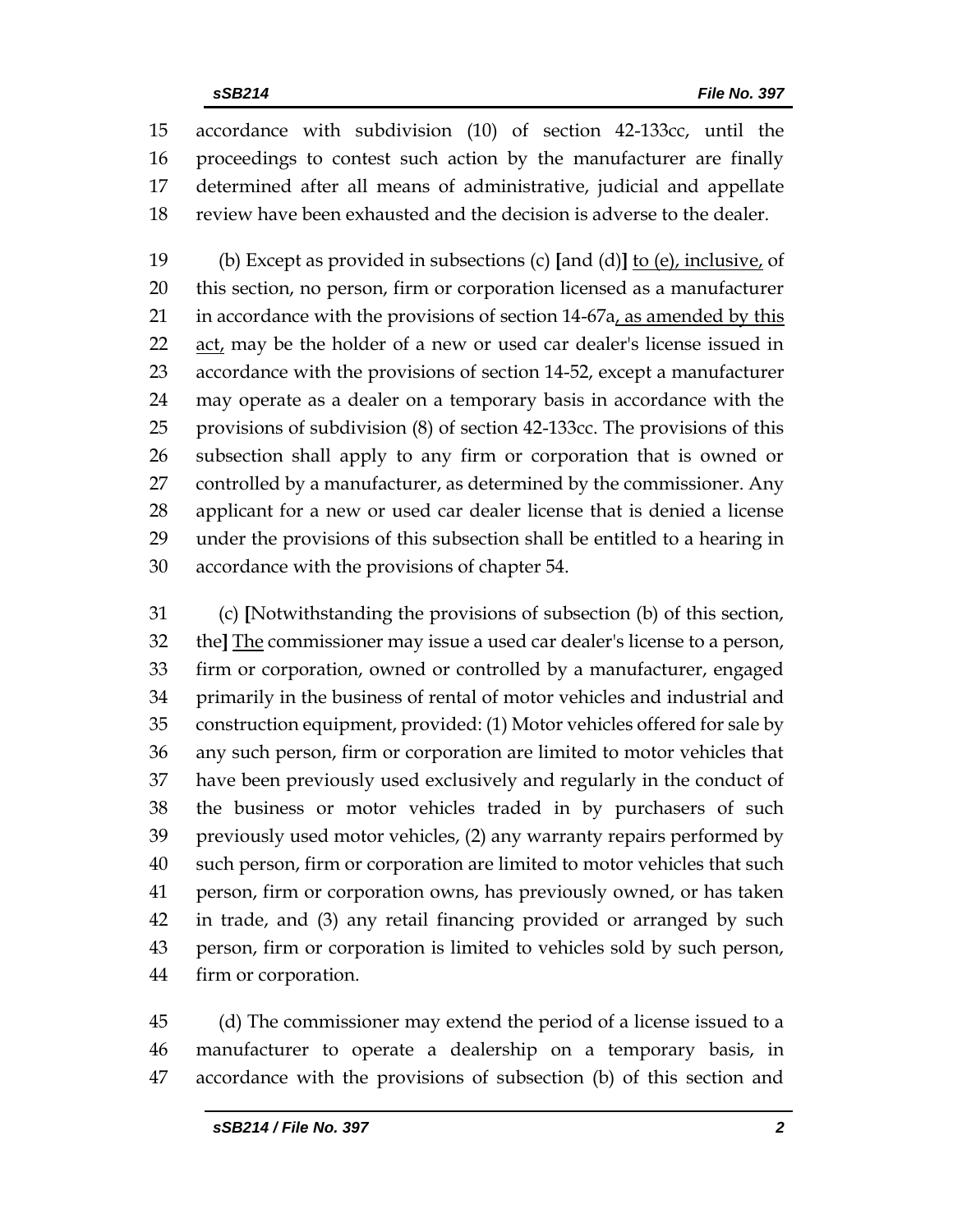subdivision (8) of section 42-133cc, for not more than one additional year, up to a maximum period of two years, if the commissioner is satisfied that such manufacturer has made and is continuing to make bona fide efforts to sell and transfer the dealership to a person, firm or corporation that is qualified to hold a new or used dealer's license. (e) (1) For the purposes of this subsection, "manufacturer" means a person, firm or corporation licensed as a manufacturer in accordance with the provisions of section 14-67a, as amended by this act, and any subsidiary, affiliate or entity owned or controlled by such manufacturer, and "battery electric vehicle" has the same meaning as provided in section 16-19eee. (2) The commissioner may issue a new or used car dealer's license to a manufacturer, provided such manufacturer: (A) Does not have a franchise agreement with any new car dealer in the state; (B) manufactures only battery electric vehicles; (C) sells at retail only motor vehicles manufactured by such manufacturer; (D) does not hold a controlling interest in another manufacturer, or a subsidiary, affiliate or entity owned or controlled by such other manufacturer, that is licensed as a dealer under this subsection; and (E) is not owned or controlled by another manufacturer, or a subsidiary, affiliate or entity owned or

 controlled by such other manufacturer, that is licensed as a dealer under 69 this subsection.

 Sec. 2. Subdivisions (1) and (2) of subsection (a) of section 14-51 of the general statutes are repealed and the following is substituted in lieu thereof (*Effective October 1, 2022*):

 (1) "New car dealer" includes (A) any person, firm or corporation engaged in the business of merchandising new motor vehicles under a 75 manufacturer's or importer's contract for each such make of vehicle, **[**who**]** and (B) any person, firm or corporation licensed as a manufacturer, as defined in subsection (e) of section 14-52b, as amended by this act, that is engaged in the business of merchandising new motor 79 vehicles and licensed as a new car dealer as provided in said subsection. Such person, firm or corporation may, incidental to such business, sell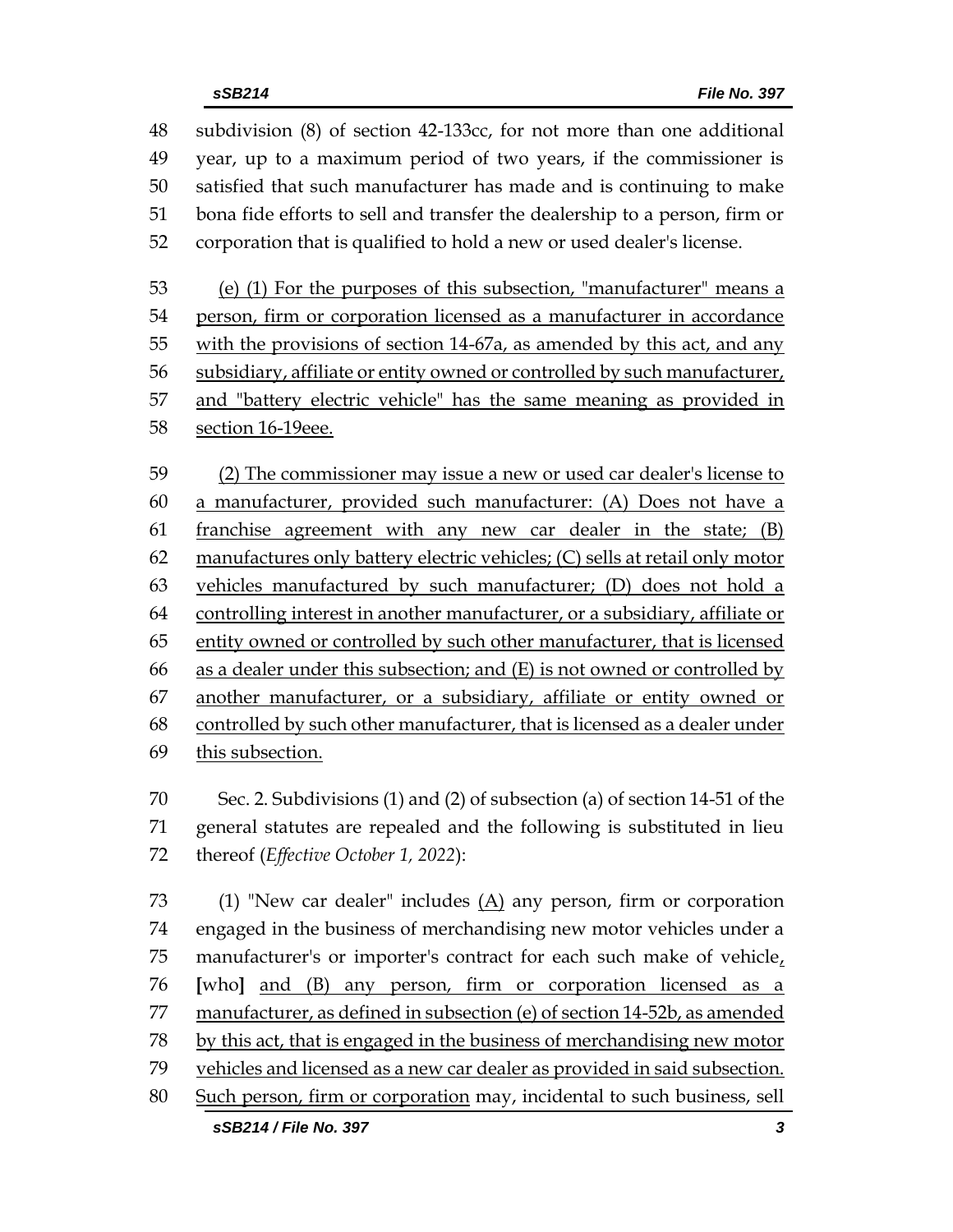used motor vehicles and repair motor vehicles, **[**. Such person**]** and shall be qualified to conduct such business in accordance with the requirements of section 14-52a.

 (2) "Used car dealer" includes (A) any person, firm or corporation engaged in the business of merchandising motor vehicles other than new, **[**who**]** and (B) any person, firm or corporation licensed as a manufacturer, as defined in subsection (e) of section 14-52b, as amended by this act, that is engaged in the business of merchandising motor vehicles other than new and licensed as a used car dealer as provided in 90 said subsection. Such person, firm or corporation may, incidental to such business, repair motor vehicles. A used car dealer does not include any person, firm or corporation engaged in the business of leasing or renting motor vehicles that offers for sale or sells used motor vehicles incidental to its primary business, if **[**(A)**]** such person, firm or corporation is licensed in accordance with the provisions of section 14- 15, and **[**(B)**]** the motor vehicles that it offers for sale were formerly the subject of one or more lease agreements to which it was a party and the actual or prospective purchaser is the original lessee pursuant to a purchase option specified in a lease agreement. Such person, firm or 100 corporation shall be qualified to conduct such business in accordance with the requirements of section 14-52a.

 Sec. 3. Section 14-67a of the general statutes is repealed and the following is substituted in lieu thereof (*Effective October 1, 2022*):

 (a) No person, firm or corporation shall engage in the business of manufacturing motor vehicles for sale in this state without having been issued a manufacturer's license, which license shall expire biennially on the last day of June. Application for such license or renewal thereof may be made to the Commissioner of Motor Vehicles in such form as the commissioner shall require. The commissioner may require with such application all of the following, which **[**he**]** the commissioner may consider in determining the fitness of such applicant to engage in business as a manufacturer of motor vehicles for sale in this state: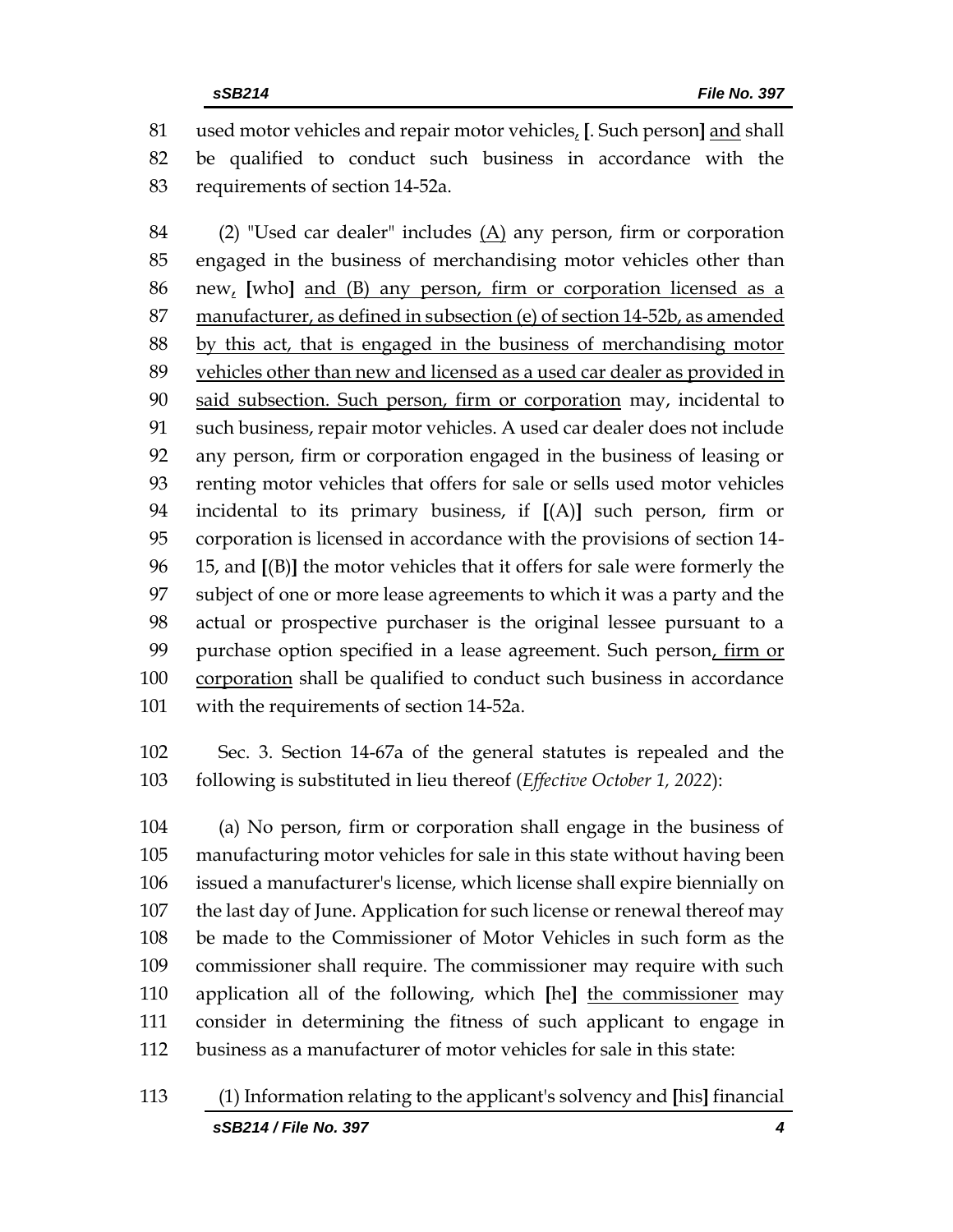standing;

 (2) A certified copy of any warranty made by the manufacturer or any other party in whom title to such motor vehicle may have been vested prior to possession of such motor vehicle being transferred to a person licensed under the provisions of this section;

 (3) A copy of the applicant's standard franchise agreement and all supplements thereto, together with a list of the applicant's authorized dealers or distributors in this state and their **[**address**]** addresses. Such applicant shall notify the commissioner immediately of the appointment of any additional dealers or distributors or any revisions of or additions to the basic franchise agreement on file with **[**him**]** the commissioner, or of any individual dealer or distributor supplements to 126 such agreement. The provisions of this subdivision shall not apply to any manufacturer licensed as a new or used car dealer pursuant to subsection (e) of section 14-52b, as amended by this act;

 (4) A certified copy of the delivery and preparation obligations of the applicant's new car dealers, which obligations shall constitute such new car dealers' only responsibility for product liability between the dealer and the manufacturer;

 (5) An affidavit stating the rates such applicant pays or agrees to pay any authorized new car dealer for parts and labor used and expended by such authorized new car dealer for the manufacturer under delivery and preparation obligations under the new car warranty;

 (6) A biennial license fee of two thousand three hundred dollars, which fee shall not be subject to refund or proration; and

 (7) Any other pertinent matter commensurate with the safeguarding of the public interest.

 (b) An application for renewal of such license filed with the commissioner after the expiration date of such license shall be accompanied by a late fee of two hundred fifty dollars. The commissioner shall not renew any license under this section which has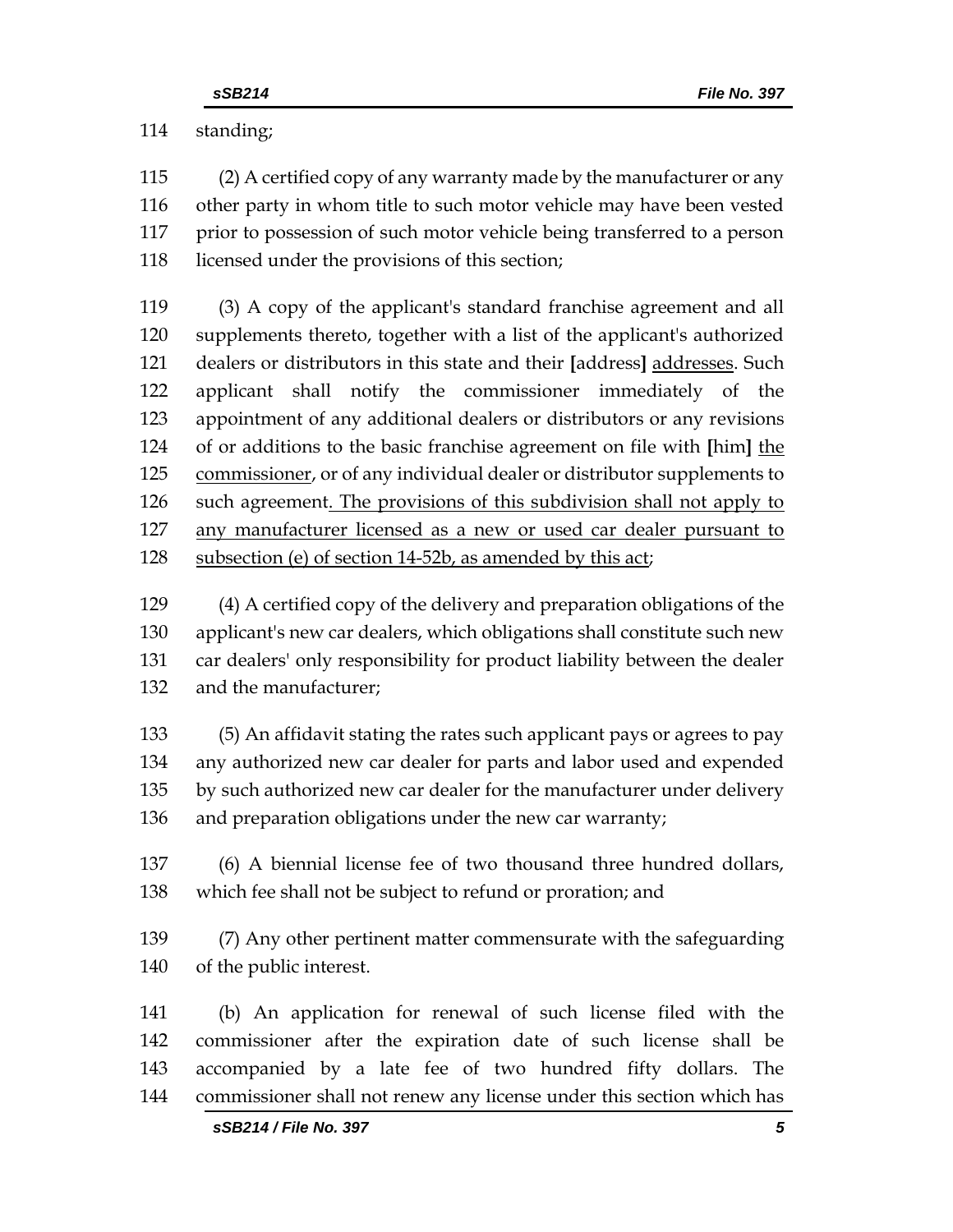expired for more than forty-five days.

 Sec. 4. Section 42-133r of the general statutes is repealed and the following is substituted in lieu thereof (*Effective October 1, 2022*):

 As used in this section and sections **[**42-133r**]** 42-133s to 42-133ee, inclusive, unless the context indicates a different meaning:

 (1) "Manufacturer" means any person who manufactures or assembles new motor vehicles, or imports motor vehicles for distribution to dealers or through distributors, or factory branches, but does not include any manufacturer licensed as a new or used car dealer pursuant to subsection (e) of section 14-52b, as amended by this act.

 (2) "Distributor" means any person who offers for sale, sells or distributes any new motor vehicle to dealers or who maintains factory representatives or who controls any person, firm, association, joint venture corporation or trust, who offers for sale, sells or distributes any new motor vehicle to dealers.

 (3) "Factory branch" means a branch office maintained by a manufacturer for the purpose of selling, or offering for sale, motor vehicles to a distributor or dealer, or for directing or supervising factory or distributor representatives.

 (4) "Owner" means any person holding an ownership interest in a business entity operating as a dealer or under a franchise as defined in this section either as a corporation, partnership or sole proprietorship. To the extent that the rights of any owner under this section and sections **[**42-133r**]** 42-133s to 42-133ee, inclusive, conflict with the rights of any other owner, such rights shall accrue in priority order based on the percentage of ownership interest held by each owner with the owner having the greatest ownership interest having first priority and succeeding priority accruing to other owners in the descending order of their percentage of ownership interest.

 (5) "Dealership facilities" means real estate, buildings, fixtures and improvements which are used in the course of business under a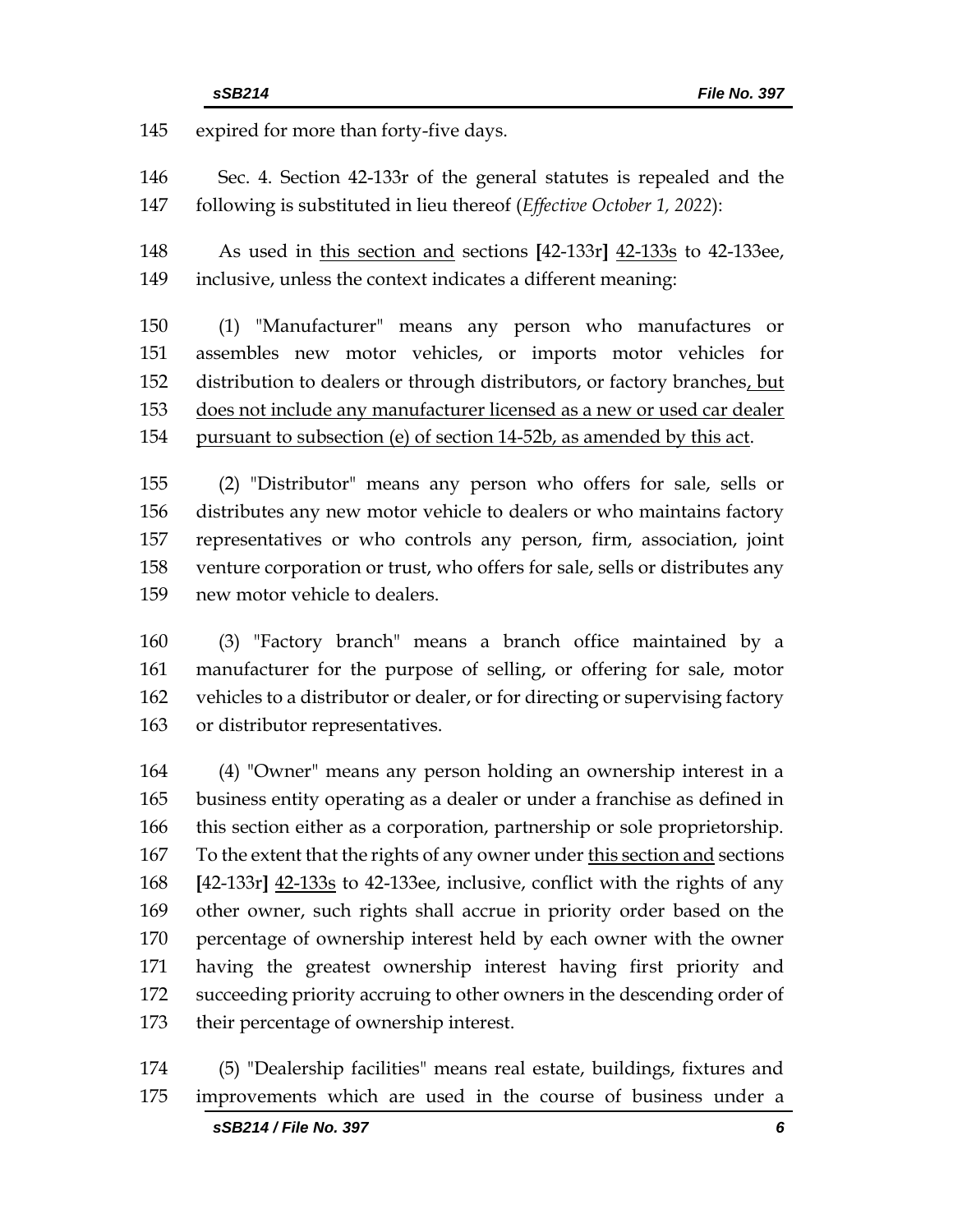franchise by a new motor vehicle dealer.

 (6) "Dealer" means any person engaged in the business of selling, offering to sell, soliciting or advertising the sale of new motor vehicles and who holds a valid sales and service agreement, franchise or contract, granted by a manufacturer or distributor for the retail sale of the manufacturer's or distributor's new motor vehicles.

 (7) "Motor vehicle" means a self-propelled vehicle intended primarily for use and operation on the public highways, other than a farm tractor or other machinery or tools used in the production, harvesting and care of farm products.

 (8) "New motor vehicle" means a motor vehicle which has been sold to a new motor vehicle dealer and which has not been used for other than demonstration purposes and on which the original title has not been issued from the new motor vehicle dealer.

 (9) "Established place of business" means a permanent, commercial building easily accessible and open to the public at reasonable times and at which the business of a new motor vehicle dealer, including the display and repair of vehicles, may be lawfully carried on.

 (10) "Franchise" means a written agreement or contract between a manufacturer or distributor and a dealer which purports to fix the legal rights and liabilities of the parties to such agreement or contract, and pursuant to which the dealer purchases and resells the franchise product or leases or rents the dealership premises.

 (11) "Good faith" means honesty in fact and the observance of reasonable commercial standards of fair dealing in the trade.

 (12) "Designated family member" means the spouse, child, grandchild, parent, brother or sister of an owner who, in the case of the owner's death, is entitled to inherit the ownership interest in the dealer under the terms of the owner's will, or who has been nominated in any other written instrument, or who, in the case of an incapacitated owner of a dealer, has been appointed by a court as the legal representative of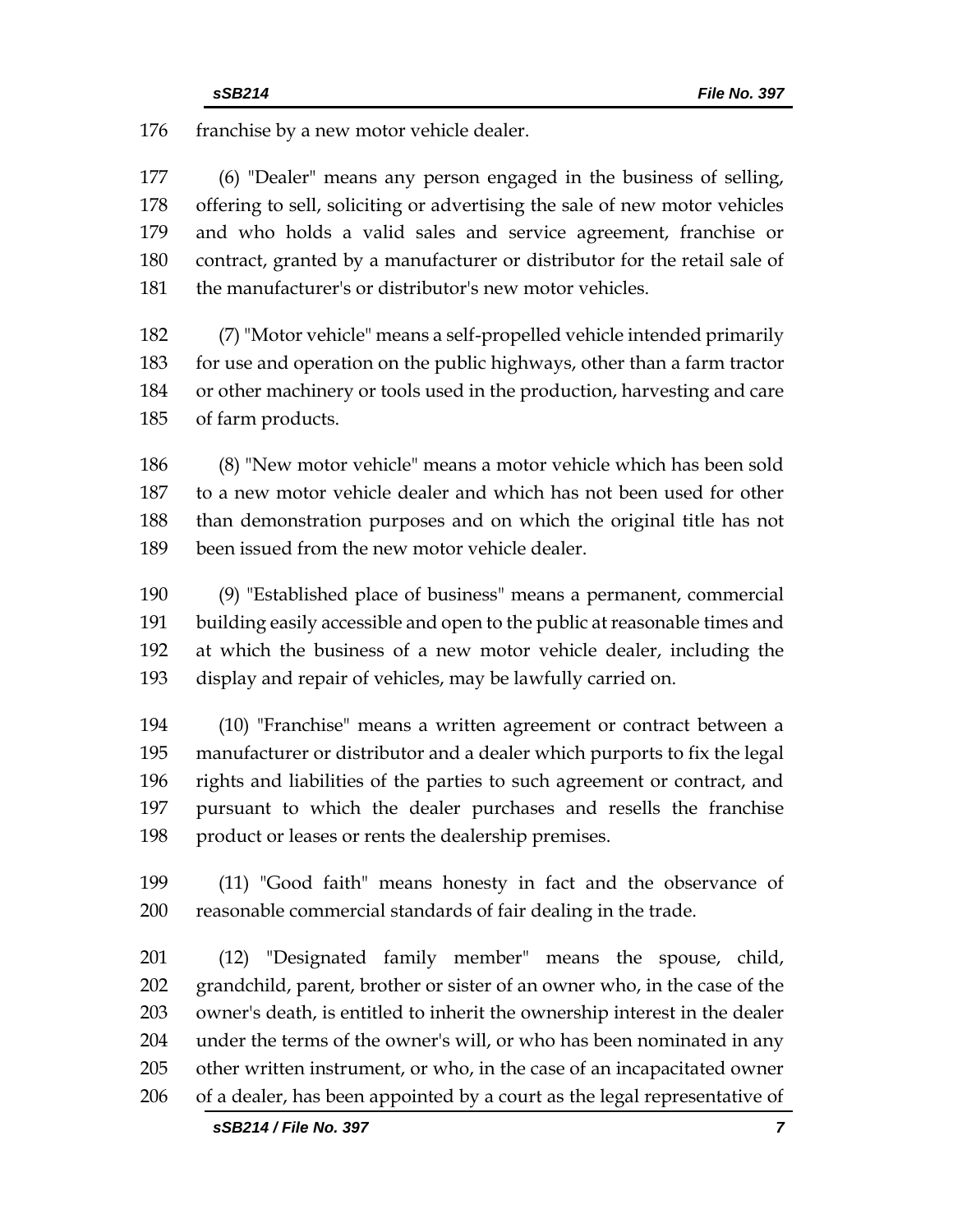207 the dealer's property.

208 (13) "Person" means a natural person, partnership, corporation, 209 limited liability company, association, trust, estate or any other legal 210 entity.

211 (14) "Relevant market area" means the area within a radius of 212 fourteen miles around an existing dealer or the area of responsibility 213 defined in a franchise, whichever is greater.

214 (15) "Commissioner" means the Commissioner of Motor Vehicles.

| This act shall take effect as follows and shall amend the following |                 |                       |  |  |
|---------------------------------------------------------------------|-----------------|-----------------------|--|--|
| sections:                                                           |                 |                       |  |  |
|                                                                     |                 |                       |  |  |
| Section 1                                                           | October 1, 2022 | $14 - 52b$            |  |  |
| Sec. 2                                                              | October 1, 2022 | $14-51(a)(1)$ and (2) |  |  |
| Sec. 3                                                              | October 1, 2022 | 14-67a                |  |  |
| Sec. 4                                                              | October 1, 2022 | $42 - 133r$           |  |  |

*TRA Joint Favorable Subst.*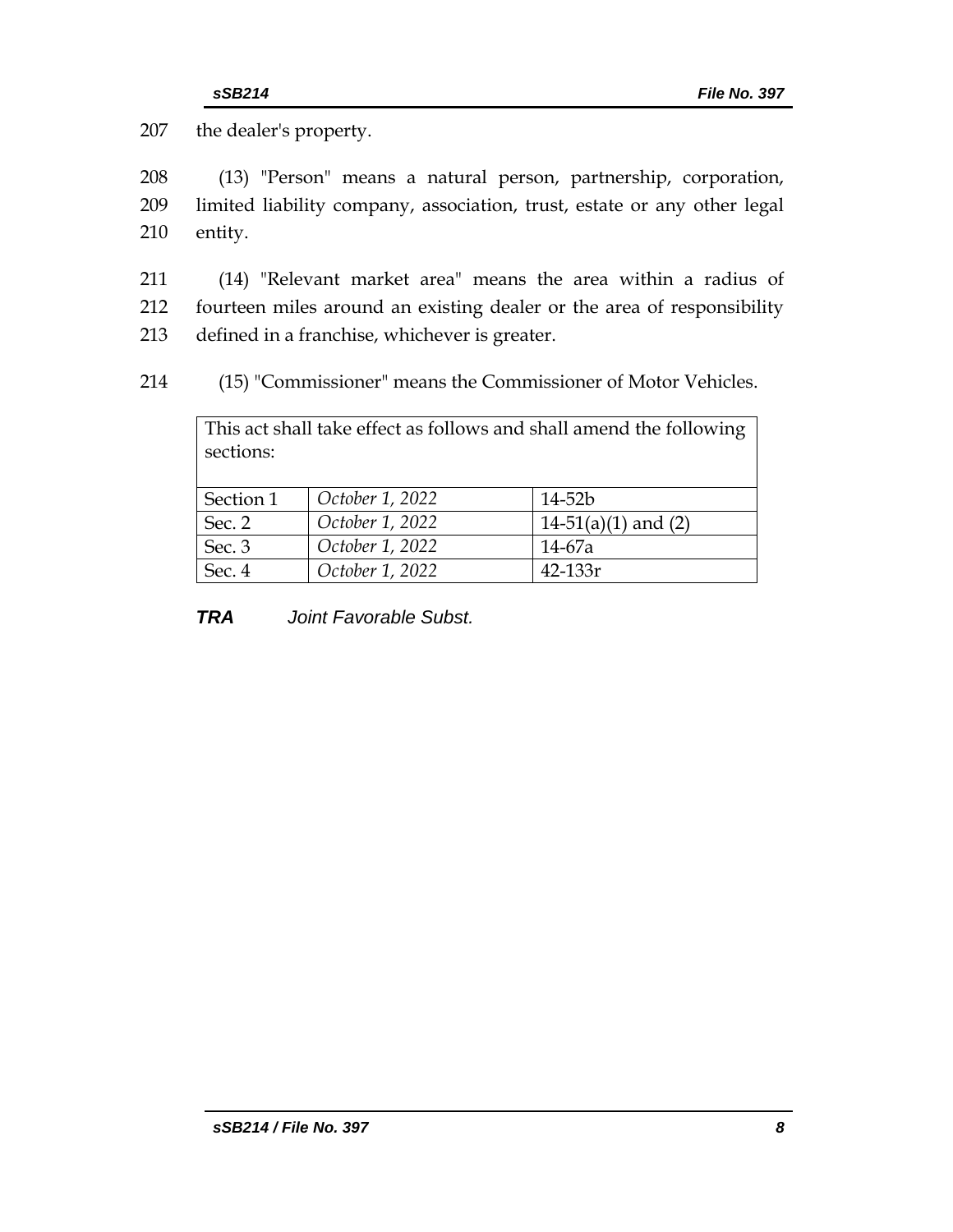*The following Fiscal Impact Statement and Bill Analysis are prepared for the benefit of the members of the General Assembly, solely for purposes of information, summarization and explanation and do not represent the intent of the General Assembly or either chamber thereof for any purpose. In general,*  fiscal impacts are based upon a variety of informational sources, including the analyst's professional *knowledge. Whenever applicable, agency data is consulted as part of the analysis, however final products do not necessarily reflect an assessment from any specific department.*

## *OFA Fiscal Note*

#### *State Impact:*

| <b>Agency Affected</b>        | <b>Fund-Effect</b> | FY 23 \$  | FY 24 \$  |
|-------------------------------|--------------------|-----------|-----------|
| Motor Vehicle Dept.           | TF - Revenue       | $Up$ to   | $Up$ to   |
|                               | Gain               | 20,000    | 20,000    |
| Resources of the General Fund | GF - Revenue       | Potential | Potential |
|                               | Gain               |           |           |

Note: TF=Transportation Fund; GF=General Fund

#### *Municipal Impact:* None

#### *Explanation*

The bill results in a potential revenue gain of up to \$20,000 to the Special Transportation Fund by expanding car dealer license eligibility to additional manufacturers, which is dependent on the number of licenses issued by the Department of Motor Vehicles.

The bill also increases the potential sales tax revenue to the General Fund. The actual revenue gain in sales tax would be dependent upon any potential shift in consumer purchases from out-of-state to in-state.

Connecticut requires sales tax to be paid on vehicles registered for less than thirty days in another state upon registration of the vehicle in this state. However, Connecticut does provide a credit for out-of-state sales taxes paid if the registrant provides supporting documentation.

Of the adjacent states, Massachusetts is the only one that charges sales tax on the purchase of motor vehicles by nonresidents.<sup>1</sup> Vehicle purchases from Massachusetts are therefore likely to qualify for the

<sup>1</sup> New York State does not currently tax purchases of motor vehicles by nonresidents. Rhode Island does not charge Connecticut residents on the purchase of motor vehicles.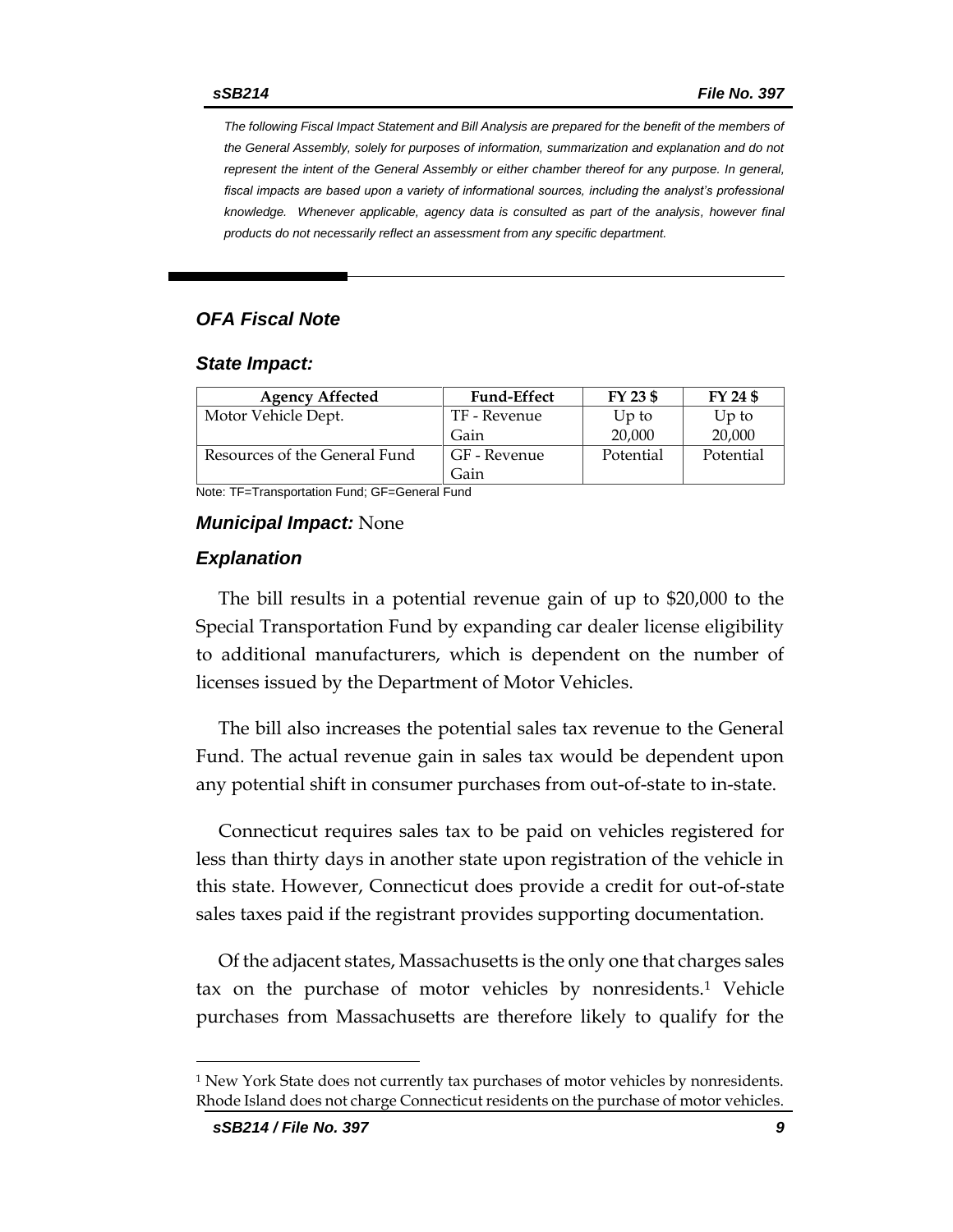sales tax credit for out-of-state purchases. Any potential shift in sales from Massachusetts to Connecticut under this bill would result in the full sales tax payment in Connecticut (rather than an out-of-state sales tax credit) which results in a potential revenue gain.

# *The Out Years*

The annualized ongoing fiscal impact identified above would continue into the future subject to inflation.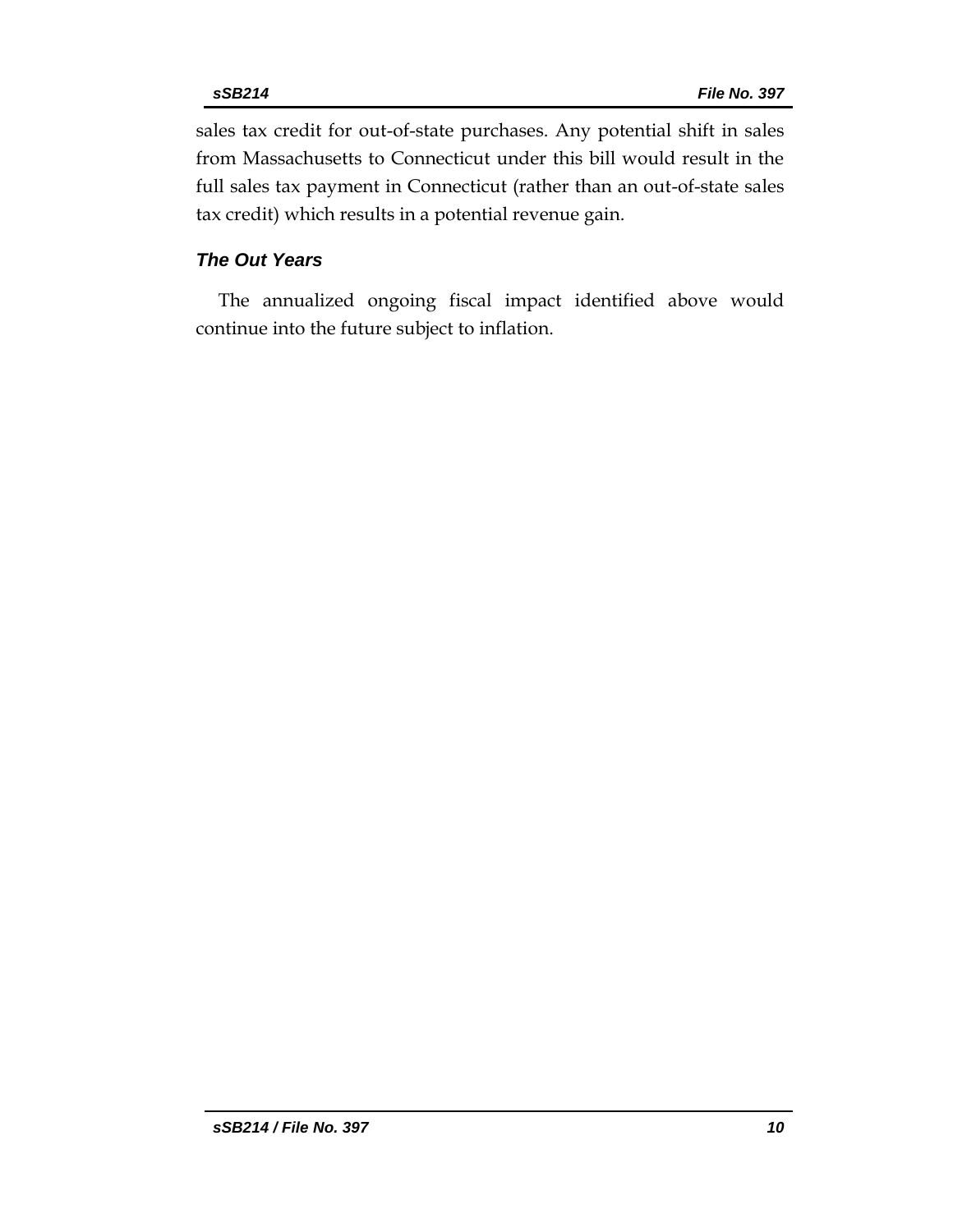# **OLR Bill Analysis**

**sSB 214**

# *AN ACT CONCERNING THE SALE OF ELECTRIC VEHICLES IN THE STATE.*

# **SUMMARY**

This bill expands the ability of certain licensed motor vehicle manufacturers to sell their vehicles directly to consumers in Connecticut under specific conditions. It does this by authorizing the Department of Motor Vehicles (DMV) commissioner to issue a new or used car dealer's license to a manufacturer meeting certain requirements.

Current law bars motor vehicle manufacturers from holding a new or used car dealer's license except that:

- 1. the DMV commissioner may issue a used car dealer's license to a person, firm, or corporation owned or controlled by a manufacturer, primarily in the business of renting motor vehicles and industrial and construction equipment under certain conditions, and
- 2. a manufacturer may operate a dealership for up to one year (or two years if the commissioner makes certain determinations).

The bill also makes technical and conforming changes.

EFFECTIVE DATE: October 1, 2022

# **MOTOR VEHICLE MANUFACTURER DIRECT SALE CRITERIA**

To qualify for a new or used car dealer's license under the bill, a licensed manufacturer:

1. cannot have a franchise agreement with a new car dealer in Connecticut;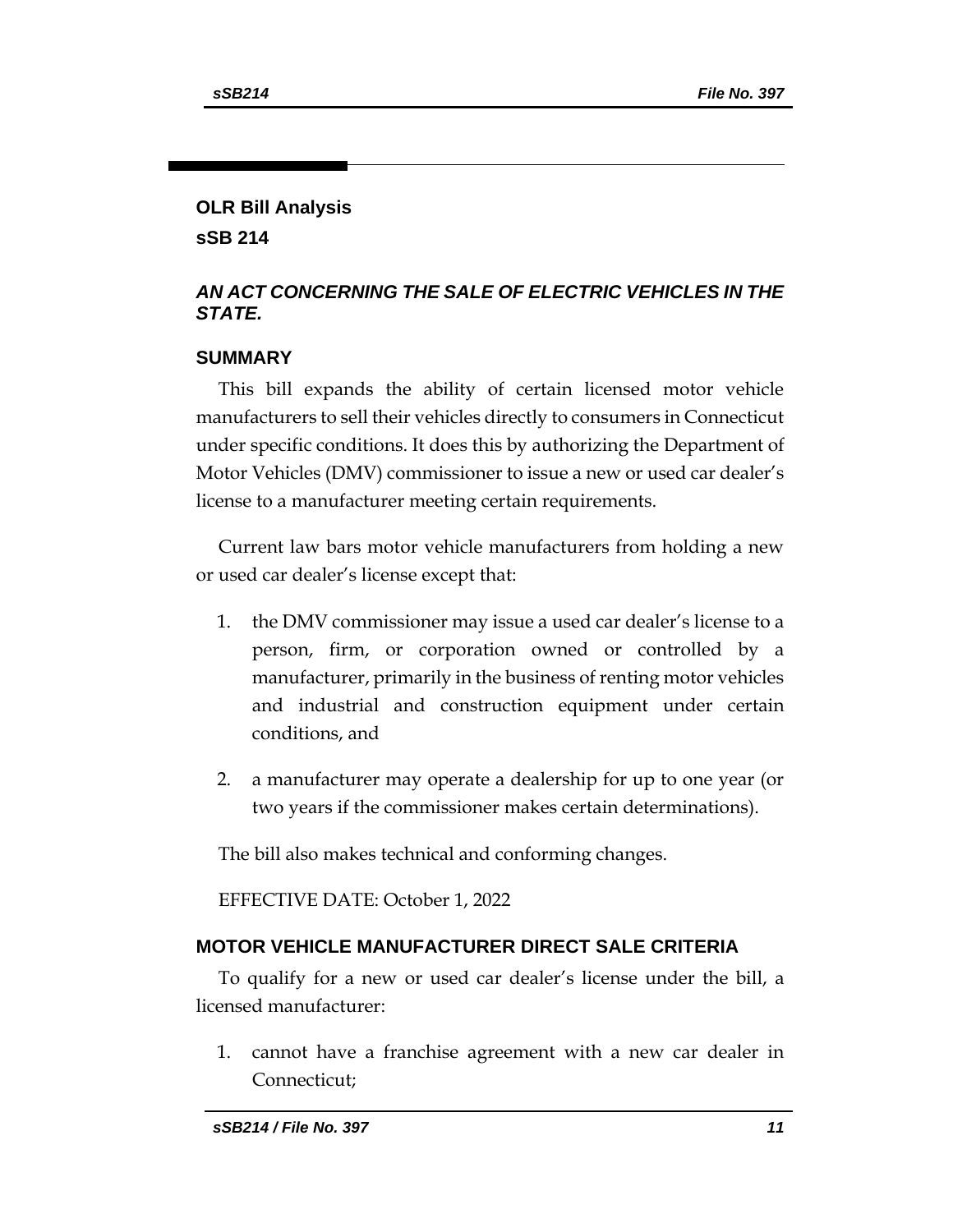- 2. must manufacture only "battery electric vehicles;"
- 3. must sell at retail only vehicles it makes; and
- 4. cannot hold a controlling interest in, or be owned or controlled by, (a) another manufacturer or (b) a subsidiary, affiliate, or entity owned or controlled by another manufacturer and licensed as a dealer under the bill.

By law and under the bill, a "battery electric vehicle" operates solely by use of a battery or battery pack or is primarily powered by an electric battery or battery pack and uses a flywheel or capacitor that stores energy produced by an electric motor or through regenerative braking to assist in its operation (CGS § 16-19eee). The bill exempts a manufacturer who meets these qualifications from motor vehicle franchise laws (see BACKGROUND).

Under the bill, a "manufacturer" is any person, firm, or corporation licensed as a motor vehicle manufacturer under state law and any subsidiary, affiliate, or entity it owns or controls. The bill expands the statutory definitions of "new car dealer" and "used car dealer" to include such a manufacturer and generally subjects the manufacturer to the rules governing these dealers. Under the bill, if a manufacturer is licensed as a new car dealer, it may also repair vehicles and sell used vehicles; if licensed as a used car dealer, it may also repair vehicles.

## **BACKGROUND**

## *Motor Vehicle Franchises and Dealerships*

Under the laws governing motor vehicle franchises, a motor vehicle "manufacturer" makes or assembles new motor vehicles or imports them for distribution to dealers or through distributors or factory branches. A "dealer" sells motor vehicles and holds a valid sales and service agreement, franchise, or contract with a manufacturer or distributor for retail sale of the manufacturer's or distributor's new motor vehicles (CGS § 42-133r).

The motor vehicle franchise laws set out, among other things, the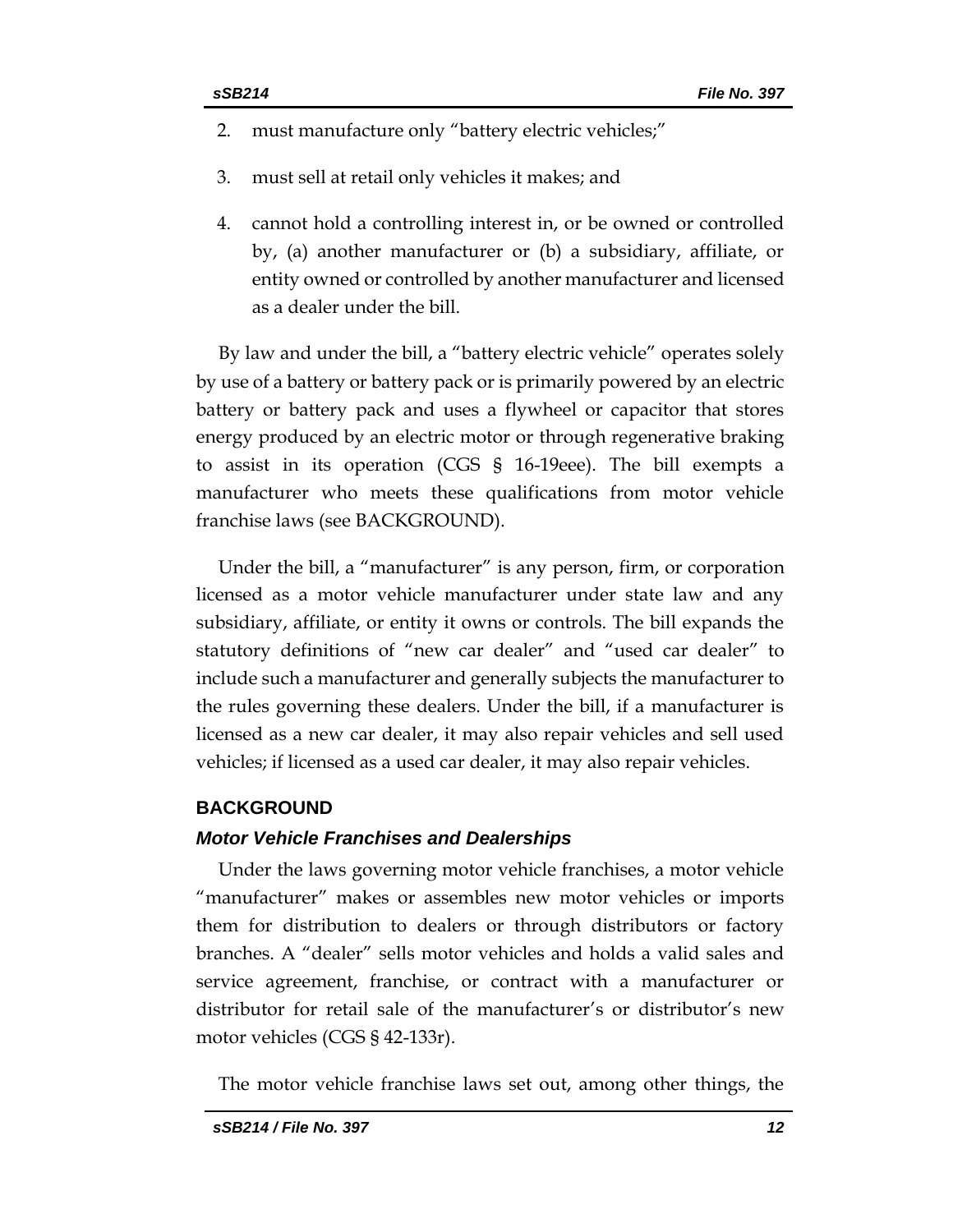respective obligations of manufacturers and dealerships (CGS §§ 42- 133r to 42-133ee). They generally prohibit a manufacturer from unfairly competing with a dealer who sells the manufacturer's "line make" of vehicles (e.g., Toyota or Ford) and is operating under an agreement or franchise with the manufacturer in the relevant market area (CGS § 42- 133cc(8)).

## *Motor Vehicle Dealer Laws and Regulations*

Motor vehicle dealers are subject to laws governing vehicle sales, registration, and recordkeeping, among other things.

DMV requires new and used car dealers to pay a biennial license fee of \$700 and \$560, respectively. These dealers also must post a \$50,000 surety bond and comply with applicable state and federal laws, such as submitting to national and state criminal history record checks (but see BACKGROUND, for related bill). The commissioner may refuse to grant or renew a license if the dealer, or an officer or major stockholder of the dealer, has been convicted of violating any laws pertaining to the business or certain other crimes, such as fraud. She may also consider certain civil judgments against dealer and repairer license applicants when deciding whether to grant or renew those licenses (CGS §§ 14-52 & 14-52a).

Dealers must follow motor vehicle laws and regulations in such areas as use of dealer plates, record-keeping, sales agreements, vehicle registration, and customer complaints (Conn. Agencies Regs. § 14-63-1 et seq.).

## *Related Bill*

sSB 333, §§ 2 & 3, favorably reported by the Transportation Committee, increases the surety bond amounts for applicants of new or used car dealer's licenses from \$50,000 to \$60,000 and requires applicants to be fingerprinted.

## **COMMITTEE ACTION**

Transportation Committee